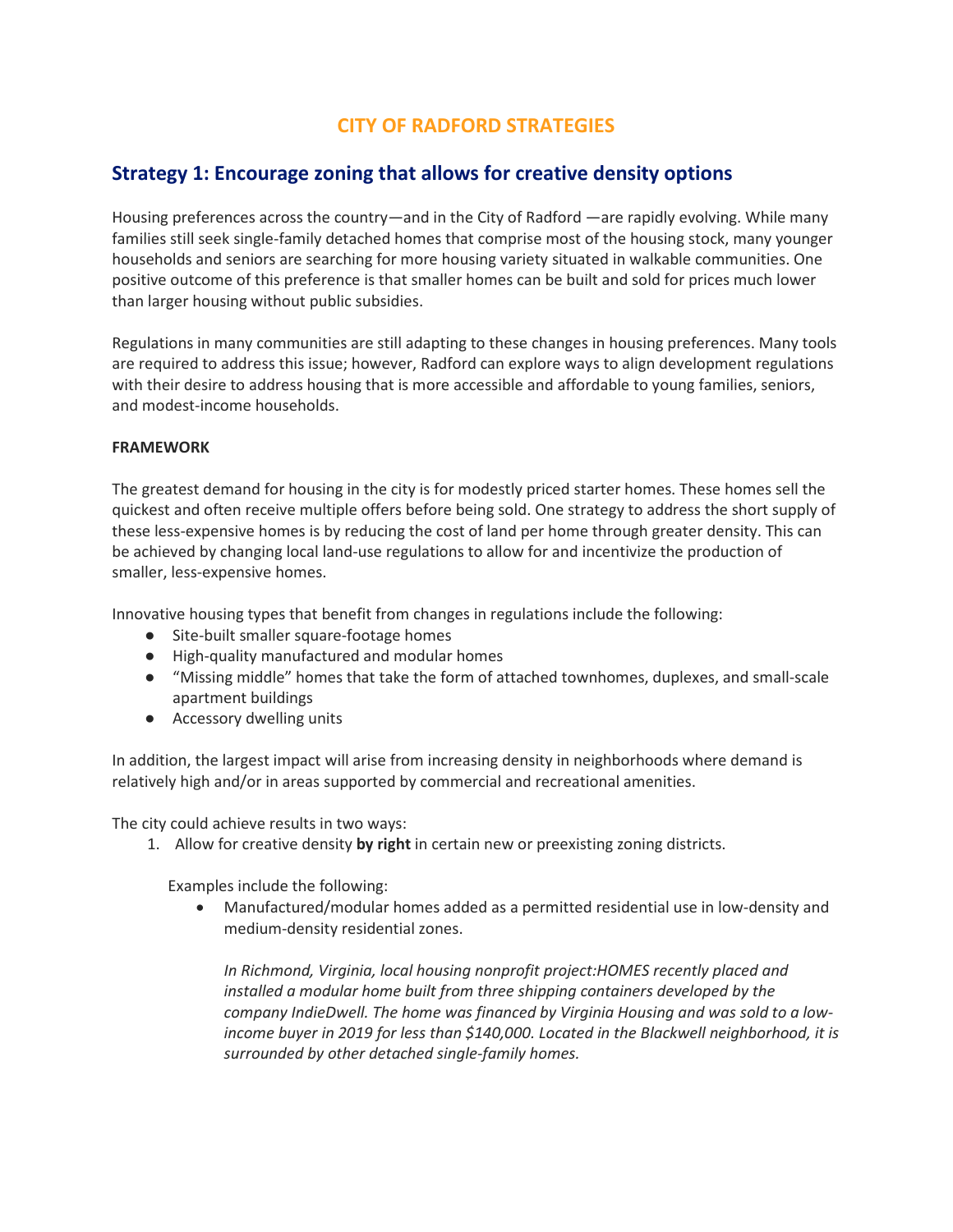- Accessory dwelling units added as a permitted residential use in all residential zones, with certain restrictions.
- 2. Promote creative density rezonings in certain districts or new overlay zones that are not by right but still easily achieved through an extra administrative approval or public hearing using the existing rezoning process as a framework.

Examples include:

• Rezonings to allow clusters of small homes, such as cottages and tiny homes.

*In Farmville, Virginia, a local developer built nine small cottages on a 1-acre lot in 2017. Each one-bedroom cottage is 720 square feet and rents for \$860 per month. The cottages were built after the town approved a conditional use permit. For more information, see bluegrasstrails.com.*

These two approaches are not mutually exclusive. The city may elect to make some types of development by right and create a fast-track rezoning process for slightly denser proposals.

### **IMPLEMENTATION PLAN**

**Immediate:**

- **Review data** on housing needs in the city presented in this report along with feedback from interviews and focus groups.
- **Develop a broad consensus** on the need for additional housing options of different density types.
- **Establish specific housing goals with** the planning commission and city council.
- **Evaluate existing regulations** on how creative density types can currently be developed. For example,
	- $\circ$  What process is necessary to build a three-unit apartment building or a tiny-home village?
	- o What lot sizes are needed to accommodate the desired density?
	- o Is there a way to creatively address stormwater requirements?
	- o What are priority areas for transit?
- Begin soliciting detailed input from the private development community and from REALTORs to learn more about current market trends.

# **Short-term (next 12 months):**

- Schedule and host in-person or virtual small group meetings and town halls to hear from residents about housing preferences, present data on housing needs, and solicit feedback on land-use changes to promote creative density.
- Work with a targeted stakeholder group of housing and real estate experts to review data and discuss context-sensitive options for Radford.
- Set goals for housing unit types/numbers based on public and stakeholder feedback.
- Begin drafting a package of reforms. Amendments may be "phased in" rather than approved all at once, if desired.
- Employ graphics and illustrations to visually show what future potential development looks like.

### **Mid-term (12–24 months):**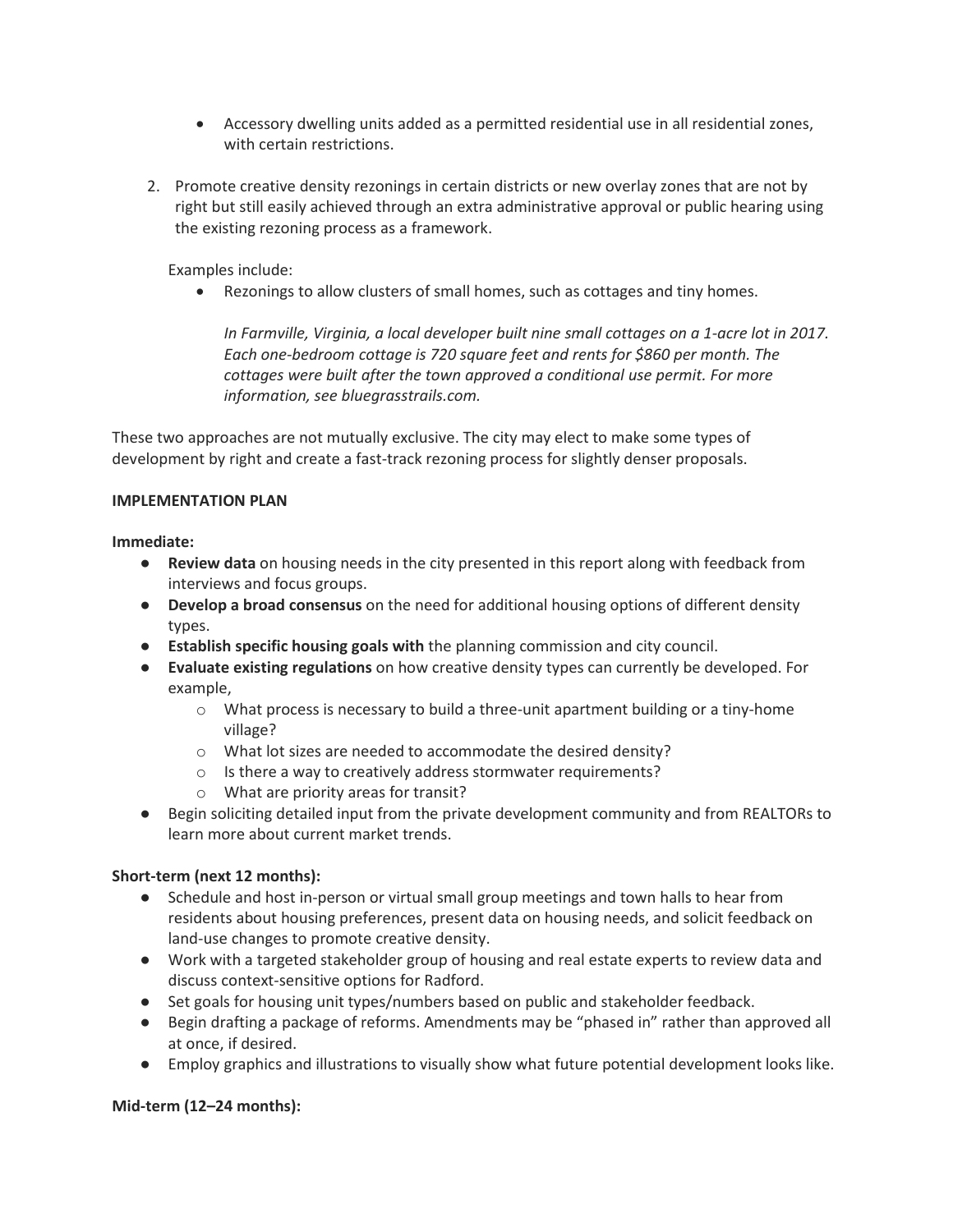- Present recommendations to the planning commission for review and formal public hearings.
- Present final ordinances to city council for approval.

# **LEGAL, FINANCIAL, AND ORGANIZATIONAL CAPACITY**

- The City of Radford has full authority to regulate residential land uses in accordance with state law.
- New financing options for developers may be required to build "missing middle" housing options rather than single-family homes and large multifamily developments.

### **FUNDING SCOPE REQUIREMENTS AND PROJECTED IMPACT**

- Additional funds will be necessary to support additional staff (or external contractor) time to develop new materials and necessary rewrites to the city's zoning ordinance because the city currently has no dedicated staff for housing issues.
- Estimated required funding might range from the equivalent of 1 year of salary for a part-time or full-time position.

## **POTENTIAL FUNDING SOURCES**

- Targeted grants for housing planning efforts are available from Virginia Housing (particularly their Capacity Building and Community Impact Grant programs), DHCD, and the Appalachian Regional Commission.
- General fund dollars may be prioritized for this effort if deemed strategic by staff and supervisors.

### **METRICS TO EVALUATE SUCCESS**

- New ordinances are drafted, passed, and added to the zoning code.
- Creative housing types are planned, permitted, built, and sold/rented.
- A diversity of household types, ages, and incomes can find affordable homes in high-demand neighborhoods.
- Approval process/timeframe for developers is reduced and streamlined.

### **RESPONSIBLE ACTORS AND THEIR ROLES**

- Local housing providers, architects, land planners, and engineers will design new and creative small homes and subdivisions.
- Local planning staff will research and draft ordinances as well as undertake community outreach.
- The New River Valley Regional Commission or private consultants will illustrate potential development scenarios.
- A local planning commission will review and recommend ordinances.
- City council will take final action on adoption.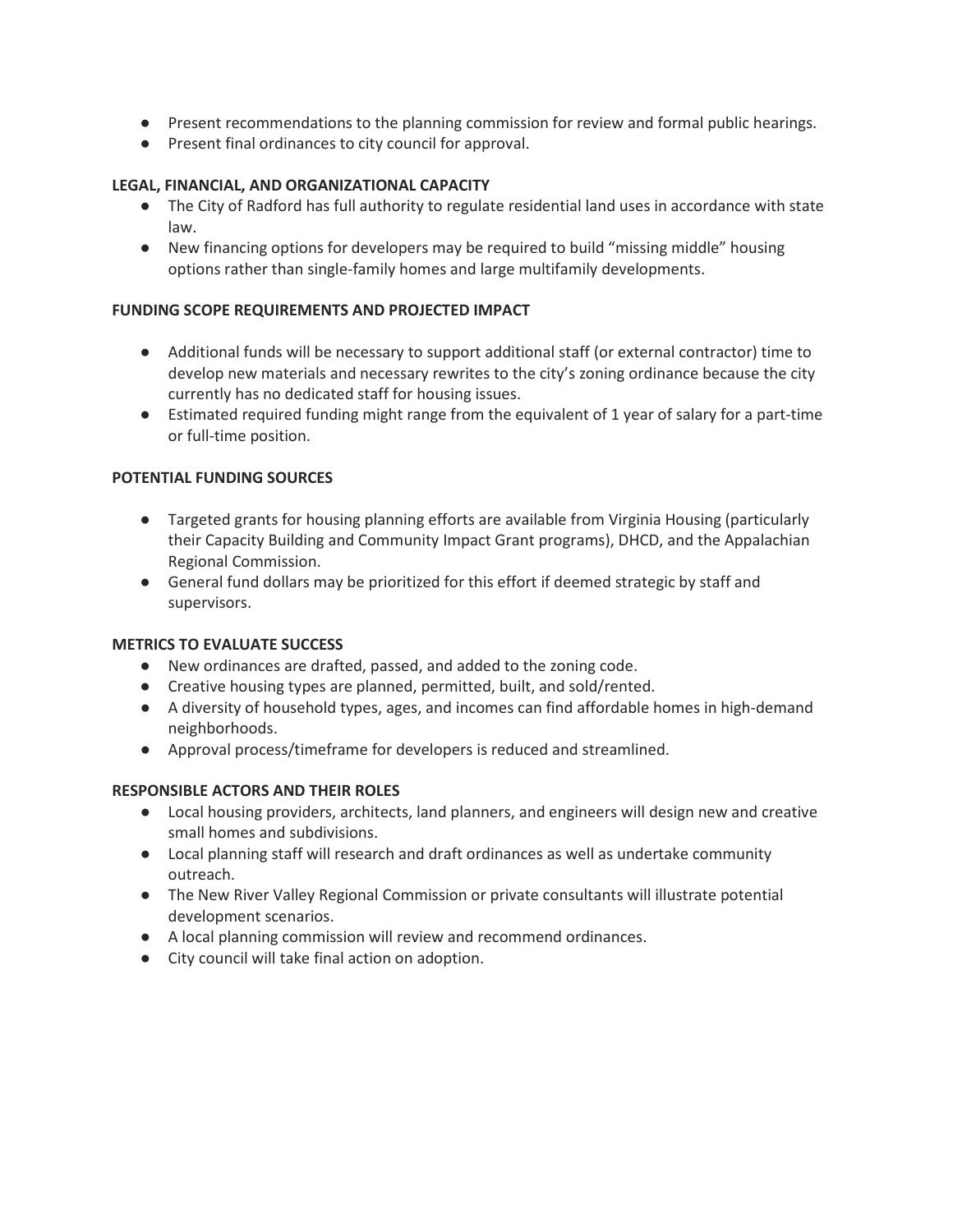# **Strategy 2: Enhance rental inspection program and develop property maintenance code**

Ensuring that existing housing remains safe and healthy is a crucial component of local housing strategies, and code enforcement and building inspection programs are at the forefront of these strategies. Through inspection and citation, traditional code and inspection programs often have an adversarial relationship with property owners that prevents the transformative changes needed.

Persistent vacant and deteriorating building conditions often indicate that much-needed investment in new and existing housing is unlikely without substantial subsidies. With a strong, proactive code enforcement and building inspection program, localities can work with property owners to improve properties in support of healthy and vibrant communities.

#### **FRAMEWORK**

Localities nationwide are seeing the benefits of strengthening and expanding their code enforcement and building inspection programs. In some cases, programs are partnering with community organizations and promoting coordination with other local agencies and departments. Such expansive programs lead to greater education and awareness of potential hazards as well as additional resources for residents and property owners. Strong and effective programs are focused on proactive, cooperative, and holistic strategies.

Many jurisdictions depend on residents to report code violations within their communities. Without local knowledge on housing codes and a risk of retaliation against tenants, this reactive approach results in few complaints. Instead, proactive code enforcement acts in tandem with a reactive, complaint-based approach to conduct periodic inspections of specific rental properties. This results in greater savings for localities and property owners when potential problems are identified before they worsen. A combined proactive and reactive approach allows for the identification and prioritization of violations that are more likely to cause serious health issues (e.g., mold or lead).

Cooperative compliance models go beyond inspection and citation by working with property owners to inform, educate, and provide compliance resources. Fostering positive relationships with property owners is an effective tool that often leads to greater improvements on a property. Partnering with community-based organizations increases capacity and helps bridge potential divides with residents and property owners that the local governments may face. Potential partners may include housing advocates, health professionals, immigrant service providers, social workers, and home repair programs.

Coordinating with local agencies and departments can lead to more efficient and effective health and safety initiatives. Intragovernmental collaboration affords an opportunity to streamline services that are offered by building inspectors, fire departments, health departments, and law enforcement by reducing duplicate services, filling gaps, and identifying early problems.

The City of Radford can further enhance its code enforcement program by adopting the preceding principles of a proactive, cooperative, and holistic enforcement program. By acting as a partner with residents and property owners, Radford may see not only greater rates of compliance but also community revitalization.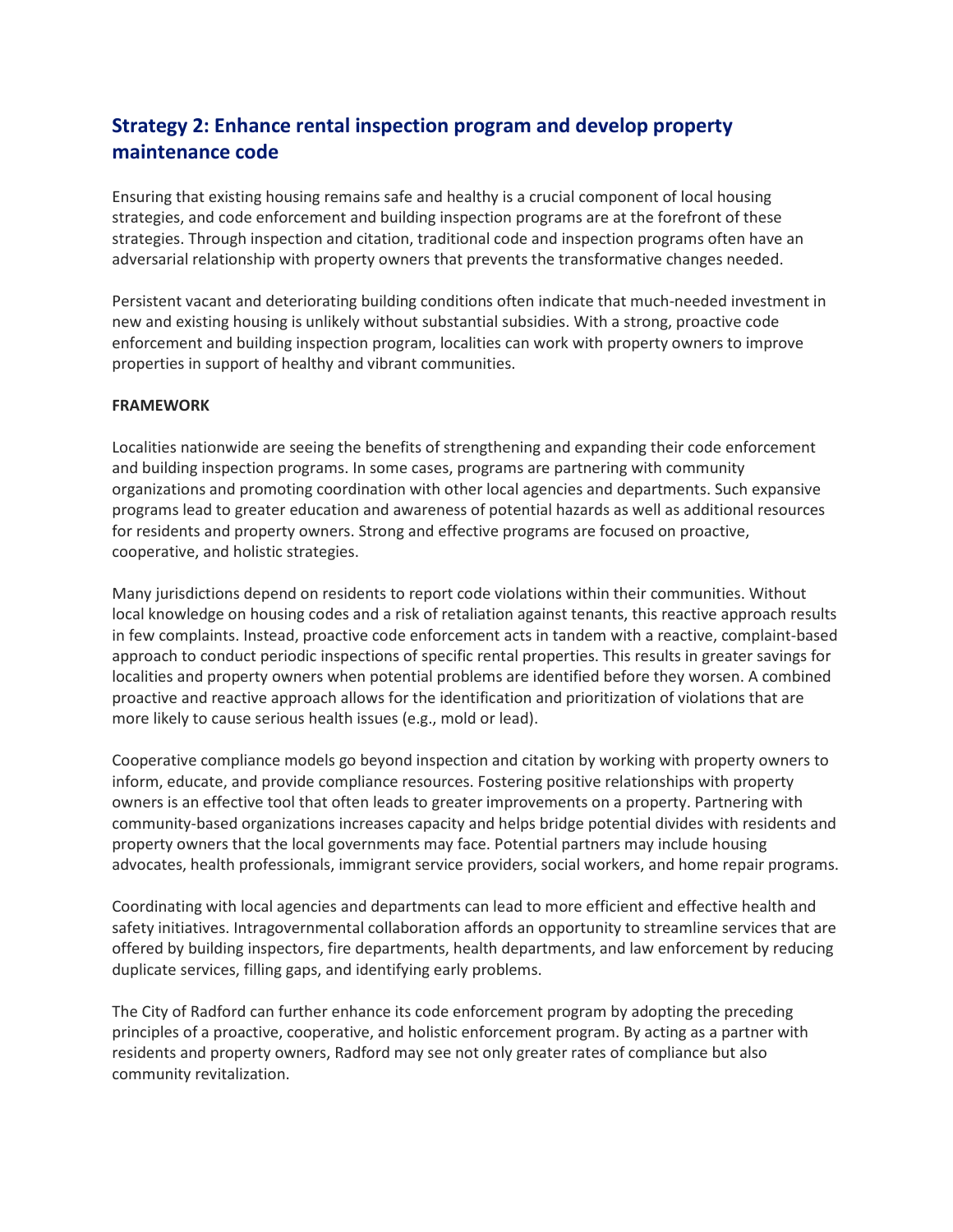The City may also choose to designate rental housing inspection districts pursuant to state code. There are specific procedures, benefits and challenges associated with rental inspections. The adoption of such districts is specifically regulated by the state in Title 36, Chapter 6, Section 36-105:

*The rental inspection district is based upon a finding by the local governing body that*

- *(i) there is a need to protect the public health, safety, and welfare of the occupants of dwelling units inside the designated rental inspection district;*
- *(ii) the residential rental dwelling units within the designated rental inspection district are either (a) blighted or in the process of deteriorating, or (b) the residential rental dwelling units are in the need of inspection by the building department to prevent deterioration, taking into account the number, age and condition of residential dwelling rental units inside the proposed rental inspection district; and*
- *(iii) the inspection of residential rental dwelling units inside the proposed rental inspection district is necessary to maintain safe, decent, and sanitary living conditions for tenants and other residents living in the proposed rental inspection district.*

This section of the code suggests that the community must collect data on property conditions to make the findings required in the code. The city can commence with an inspection program once it has been designated. The frequency and design of the program is within the discretion of the locality. Some jurisdictions have periodic inspections (e.g., annually or biennially), whereas others prefer to conduct inspections when tenancy changes. Both inspection schedules have challenges; for example, homeowners are protected by the Fourth Amendment from unlawful searches and may object to permitting an inspector to enter their home.

Complaint-based inspections typically ensure that the unit is accessible. Leases commonly require the tenant to provide the landlord access to the unit with specific notice; thus, the most effective way to gain access is often coordination with the landlord and a notice. Inspections when tenancy changes eliminate these problems but may result in very long periods between inspections owing to long-term tenancy.

The state of Virginia promulgates the property maintenance code for residential properties. Many cities and counties across the state have adopted the code through action by their local governing body. Adoption of the code by city council provides the city with a tool to combat property deterioration; however, the code must be used uniformly and fairly across the jurisdiction except when designated rental inspection areas are approved by the city.

### **IMPLEMENTATION PLAN**

**Immediate:**

- Code enforcement and other associated enforcement agencies such as fire, health, and law enforcement can convene to identify duplicate initiatives and potential gaps in service and information.
- Cross-agency discussions should also lead to the identification of target areas for proactive code enforcement.
- Data should be collected to determine the feasibility of establishing rental inspection districts.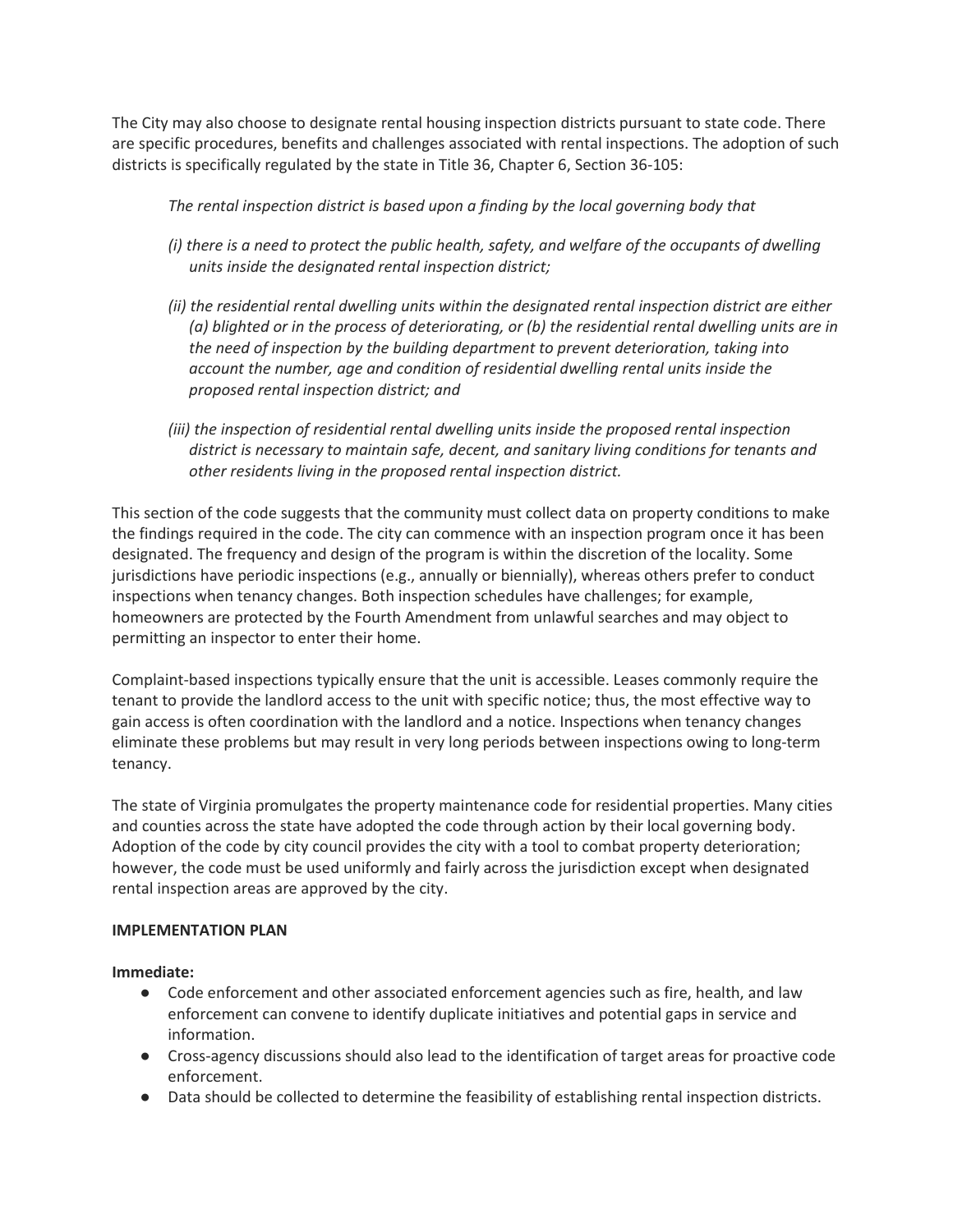● Virginia property maintenance code should be reviewed.

## **Short-term (next 12 months):**

- After target areas have been identified, code enforcement should engage with potential community leaders and partners to develop cooperative code enforcement strategies. These strategies should seek to proactively inform residents and property owners about violations and strategies towards compliance.
- Consider conducting a needs assessment among homeowners in all target areas to develop home rehabilitation programs that have maximum impact.
- Consider the designation of rental inspection districts by city council.
- Adopt the property maintenance code. Determine whether enforcement will be complaintbased or jurisdiction-wide. In the absence of designated rental inspection districts, citywide enforcement of the property maintenance code must be based on a rational system. In this manner, it is shielded from the challenge of uneven application or unfair targeting of certain neighborhoods or property owners. In general, property maintenance codes are not widely used or enforced on owner-occupants.
- With low- and very low-income owner occupants, developing an emergency home repair program that can address life-threatening conditions is preferred.

### **Mid-term (12–24 months):**

- Deploy enhanced code enforcement program in targeted areas with partner organizations and agencies.
- Marshall the resources needed to address substandard housing conditions identified through inspection protocols.
- Consider implementing a rehabilitation tax abatement program, which is a common incentive program authorized in Virginia State Code § 58.1-3221. By ordinance, a locality may do the following:
	- $\circ$  Provide partial real estate tax exemption on structures older than 20 years that have undergone significant rehabilitation or have been demolished and replaced under certain circumstances.
		- o Exempted value shall not exceed the increase in assessed value or up to 50% of the rehabilitation cost.
	- Prescribe specific zones or districts where the exemption is allowed.
	- Allow the exemption for up to 15 years.
	- Develop an application process and set an application fee.

### **LEGAL, FINANCIAL, AND ORGANIZATIONAL CAPACITY**

- The City of Radford has the legal authority to adopt both a property maintenance code for residential structures and to designate certain neighborhoods as rental inspection districts. The designation of these districts must be done through a finding by the governing body of serious threats to the health and safety of residents owing to deficiencies in the housing.
- The adoption of widespread property maintenance code enforcement requires ensuring a sufficient budget to support the necessary inspectors required to conduct the program.

### **FUNDING SCOPE REQUIREMENTS AND PROJECTED IMPACT**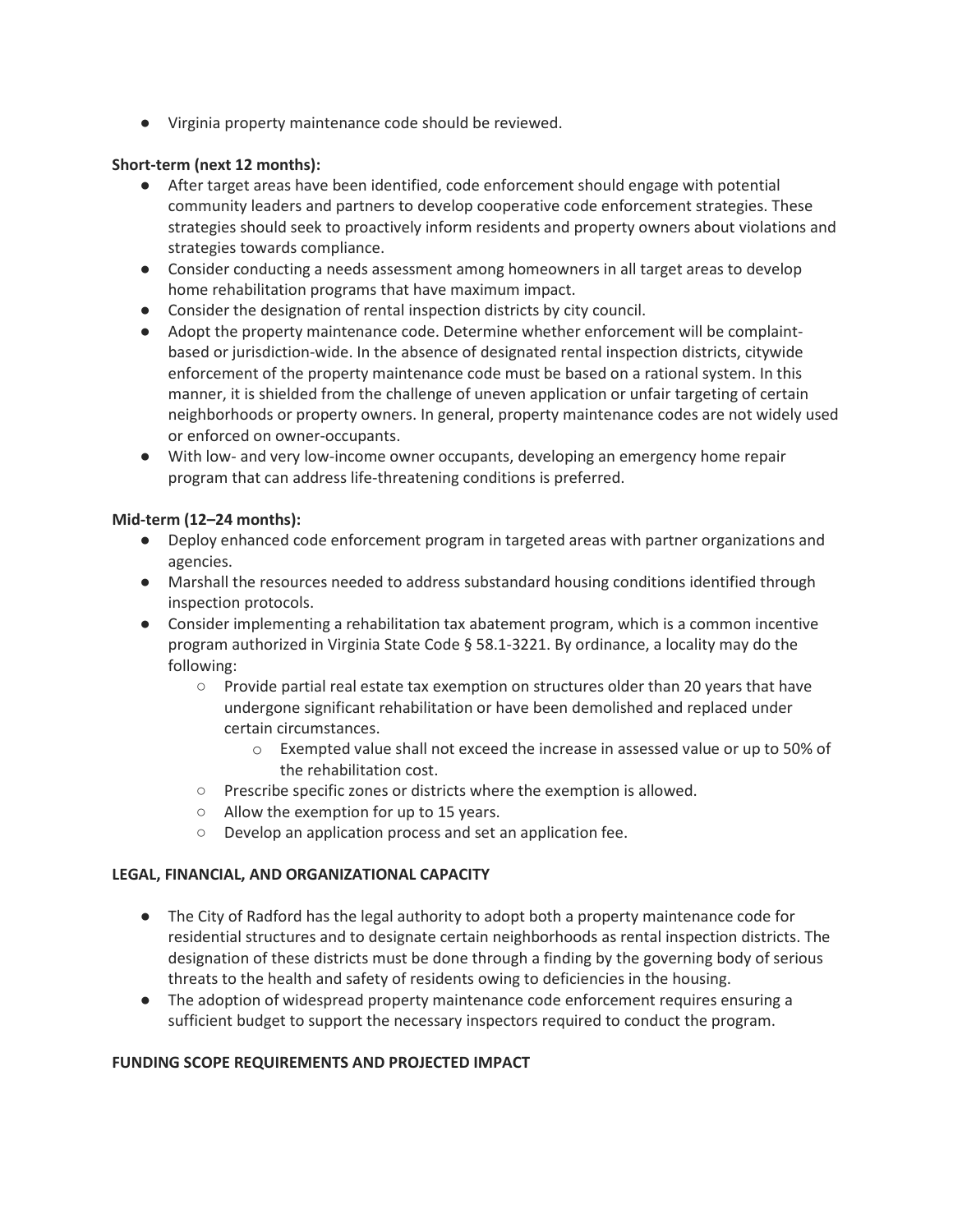● Funding required depends on the program design and implementation level. The city should develop resources necessary beyond the cost of inspections to assist property owners in making required improvements.

# **POTENTIAL FUNDING SOURCES**

- General fund
- Community Development Block Grant (CDBG) funding Localities can fund code enforcement activities with federal CDBG funds. This may include additional code enforcement officer salaries and related expenses, legal proceedings to enforce codes, and rehabilitation programs.
- Virginia Housing (formerly VHDA), Virginia Housing Trust Fund, HOME program (through the NRVRC Consortium), and a regional housing trust fund (if adopted).
- Permits, licenses, and regulatory fees paid by property owners can be used to cover operating costs of code enforcement programs.
- Fines and penalties resulting from housing code and zoning violations can be redirected back toward code enforcement programs.

## **METRICS TO EVALUATE SUCCESS**

- The primary metric to determine the success of code enforcement programs is the percentage of properties brought into compliance from a baseline inventory of existing code violations.
- Program success can consider the method by which properties were brought up to code (voluntarily or punitive remedies) and the level of improvements (minimum required or beyond the minimum improvements).

### **RESPONSIBLE ACTORS AND THEIR ROLES**

- Code enforcement officers will continue to play their traditional roles and have increased focus on building relationships with residents and property owners. Local planning departments and local representatives should take the lead in supporting changes within code enforcement.
- Partner organizations, which may include local housing advocates and community-based organizations, will be focused on bridging the divide between local government officials and the community by providing greater understanding and awareness of the importance of safe and healthy building conditions.
- Relevant enforcement agencies and departments such as fire, law, and health will work with code enforcement to coordinate safety initiatives and streamline community services and violation referrals.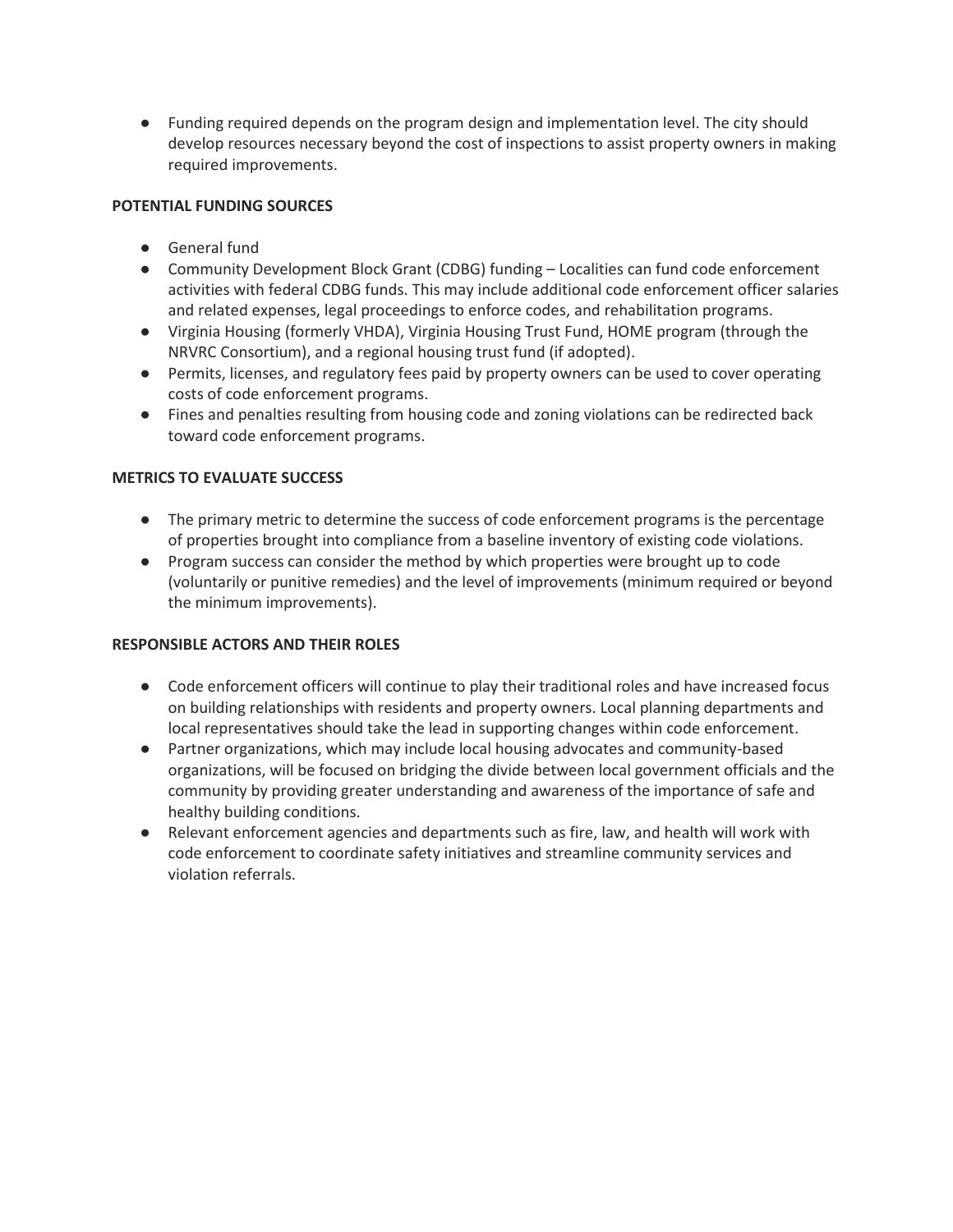# **Strategy 3: Encourage workforce housing in mixed-use development**

Radford can build on the vitality of its downtown areas by focusing on additional mixed-use development that includes high-quality workforce housing.

### **FRAMEWORK**

Situating retail, commercial, and residential developments near each other has repeatedly proven to be an effective strategy in mid-sized and larger communities, providing the type of vitality that shoppers, workers, and residents desire. Pursuing new development projects distanced from Radford's downtown cores could result in competition for visitors, shoppers, and residents.

Leading with residential and then follow with commercial development is typically more financially feasible in this type of project unless a commercial tenant is identified early.

There are a variety of resources available to support the development of mixed-use and workforce housing. Chief among these is Virginia Housing (formerly the Virginia Housing Development Authority), which offers a mixed-use development loan program targeted to mid-sized and smaller communities.

The program also offers flexible income targeting, which is particularly important in communities where the market is weaker and flexibility in rent up is needed. Virginia Housing's mixed-use mixed-income program requires at least 50% of the development to be residential (and it often exceeds that). The income limits range as high as 150% of area median, allowing these developments to serve a wide range of workers.

### **IMPLEMENTATION PLAN**

### **Immediate:**

- Identify locations with development potential in downtown areas, such as underutilized buildings and vacant sites.
- Review current zoning and assess ownership. Study the potential to consolidate sites into larger parcels that may be more attractive to developers.
- Invite Virginia Housing to explain their mixed-use program and how they can assist the city. Invite Virginia Community Capital (VCC) to describe their community development lending programs that could assist the city in land and property acquisition.
- Meet with Virginia DHCD representatives to review programs and resources offered by the department that could assist the city and its efforts to develop mixed-use and workforce housing.
- Meet with the Virginia Community Development Corporation (VCDC), which provides investment equity for historic tax credit projects as well as low-income housing tax credit developments. VCDC specializes in development in small and midsize communities.

# **Short-term (next 12 months):**

- Consider the creation of a land bank (now permitted under state law as of the 2016 session of the general assembly) that can assist in acquisition and consolidation of sites.
- Hold an information session for developers to outline the city's goals and sites available and seek advice and interest from them.